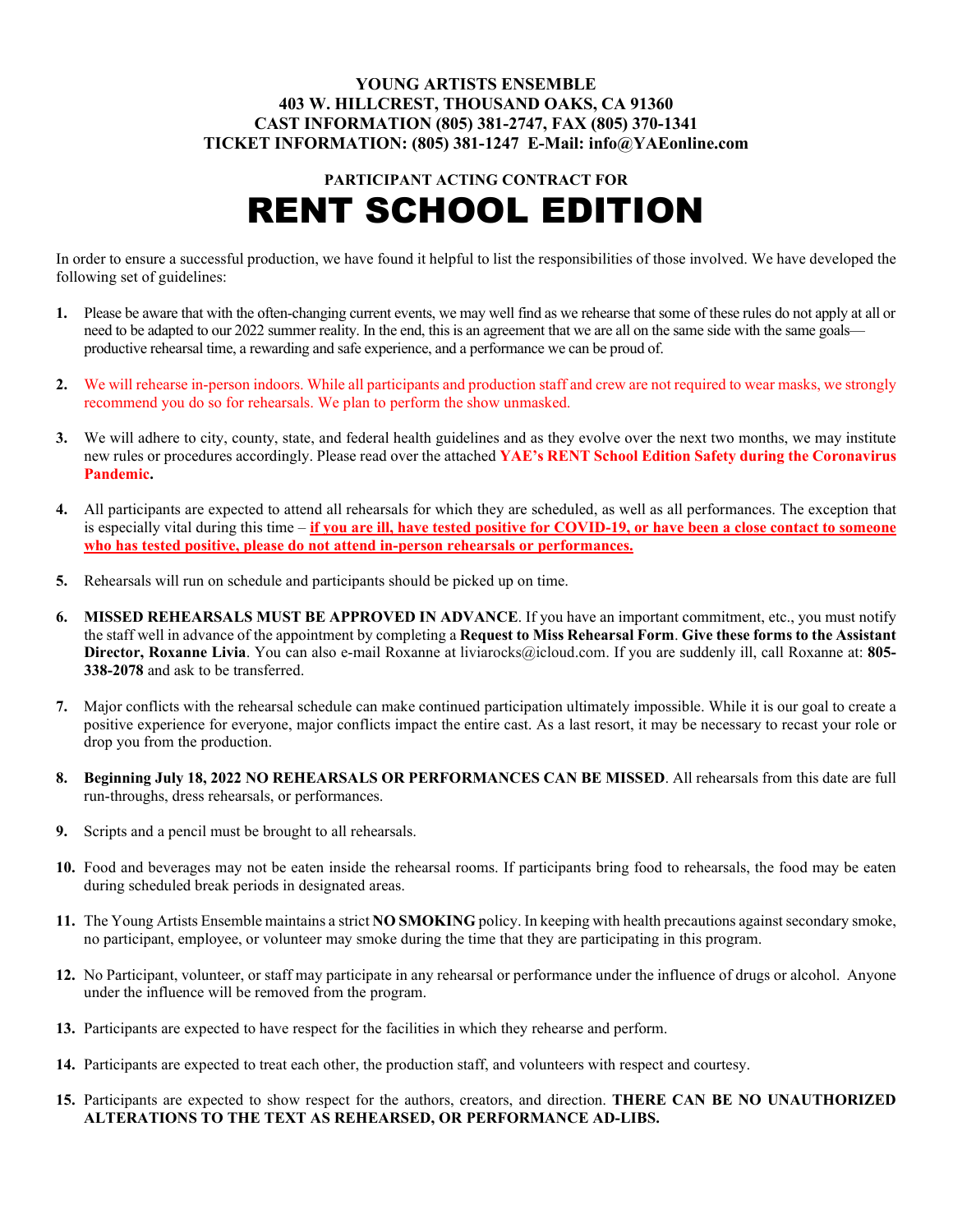#### **RENT SCHOOL EDITION** - PARTICIPANT ACTING CONTRACT, PAGE 2

- **16.** The participant and at least one parent of each participant must attend a meeting **6:00 to 7:00pm on Wednesday, June 8, 2022**, at **THE HILLCREST CENTER FOR THE ARTS**. Participant/parent responsibilities and volunteer needs will be discussed at this meeting. Forms will be available on the CAST INFO page at YAEonline.com and copies will also be available at the meeting.
- **17.** All cast, orchestra, crew and production staff are expected to keep in-person and online interactions related to the show positive and age-appropriate to the youngest person in the cast. Participants and families are encouraged to share their excitement about the production on social media.
- **18. A Participant Fee of \$210.00 is due at the Cast/Orch/Parent Meeting at the Hillcrest Center for the Arts at 6:00 on Wednesday, June 8, 2022.** This fee helps cover costume construction and rental costs, and production costs such as sets and props, and production staff fees. Financial Assistance in the form of fee waivers or payment plans is available. Fill out the **Request for Financial Assistance Form** or contact the Producer Megan McDonough at (805) 381-2747 to arrange assistance.
- **19.** All scripts for this production are rented and must be returned, fully erased and in good condition, by closing night. Each participant must pay a **\$25 refundable script deposit**, which is due at the Cast/Parent Meeting on **Wednesday, June 8, 2022** at 6:00pm. **Refund checks will be mailed in the week following the close of the show. THERE IS NO FINANCIAL ASSISTANCE FOR SCRIPT DEPOSIT.**
- **20.** Scripts for this show will be distributed at the parent meeting after all required paperwork, participation fee and/or Financial Aid forms are turned in.
- **21.** Our Costumer will provide a list of personal items each participant must provide for themselves (shoes, tights, etc.). **With the exception of these personal items, all costumes will remain the property of the Young Artists Ensemble and must be returned at the end of the production. All cast members are expected to wear a tight-fitting skin-toned modesty layer under their costumes during all fittings and any time costumes are worn. No one should be undressing beyond this modesty layer.**
- **22.** Each participant must provide his or her own stage makeup. Information will be provided regarding stage makeup and hairstyles.
- **23.** Please do not make significant changes to your personal appearance (Hair Color or Style etc.) without discussing the change with the Director.
- **24. VIDEOTAPING THE SHOW:** Due to licensing restrictions, we are prohibited from videotaping or any audio recordings of this show. **ANY VIDEO AND/OR AUDIO RECORDING OF THIS PRODUCTION IS STRICTLY PROHIBITED**.
- **25. PHOTO CALL:** On **Sunday, July 31, 2022**, we will have a PHOTO CALL before the Matinee Performance at approximately **12:00pm**. Parents wishing to take pictures should arrive by **11:45am**. We will set up a group photo & individual moments. You must bring your own camera. PHOTO CALL will end by **1:30pm**.
- **26.** The participants and parents/guardians agree that publicity and production photos may be taken and used for publicity purposes in print media, video media, and Internet media without restriction.
- **27. T-SHIRTS:** T-Shirts can be purchased through the First Meeting Paperwork page at YAEonline.com. Please be sure to order the correct size(s) you would like. T-Shirts are \$20 each. **Order deadline is 5pm on Friday, June 17, 2022.**
- **28. Show times are: Friday July 29, Saturday July 30 at 7:30pm; Sunday, July 31 at 2pm; Wednesday Aug 3, Thursday Aug 4, and Friday Aug 5, and Saturday Aug 6 at 7:30pm; and Sunday Aug 7 at 2pm.** Performances will take place in the Newbury Park High School Performing Arts Center.
- **29.** The production staff has planned A Cast/Orchestra/Crew/YAE Alumni BBQ before the matinee on August 7. This event will be supervised by CRPD staff. Other parties may occur and we caution participants and parents that while most cast parties are great experiences not all parties have adult supervision and that bad judgment including the use of alcohol and drugs may occur. We do not sanction these parties and production staff will not attend any parties except for the official party on the rehearsal schedule.

Please sign on the next page (**Note: If participant is under 18 BOTH Participant and Parent Need to Sign**) and bring this contract and a payment of \$235.00 *(\$210 Participant Fee and \$25 refundable vocal book deposit)* to the Conejo Recreation & Park District (CRPD).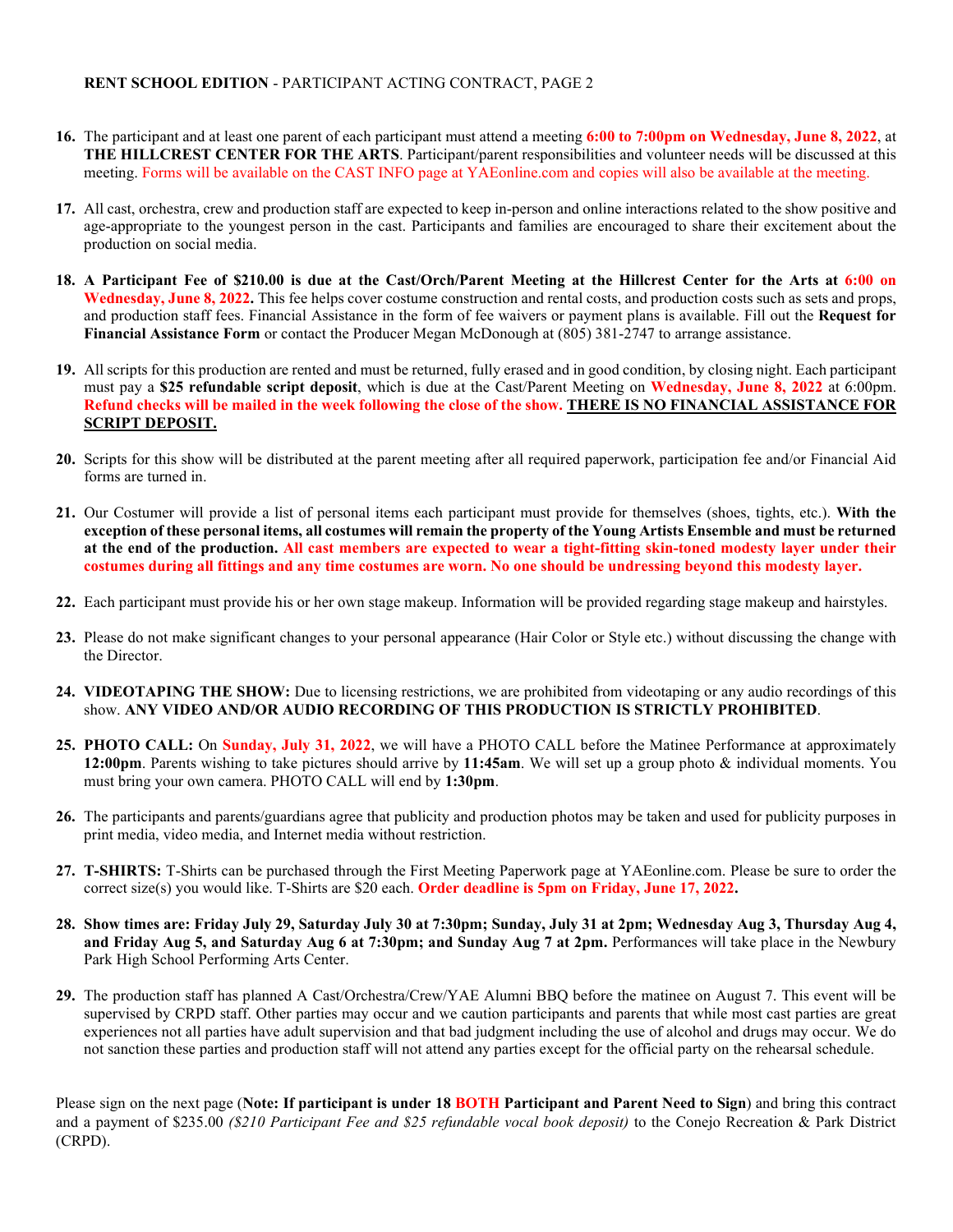## **AGREEMENT, WAIVER, AND RELEASE**

In consideration for being permitted by the Conejo Recreation & Park District ("CRPD"), City of Thousand Oaks ("CTO"), Conejo Open Space Conservation Agency ("COSCA"), Conejo Valley Unified School District ("CVUSD"), and City of Westlake Village  $($ "WLV") to participate in the above activities, I hereby waive, release, and discharge any and all claims for damages for personal injury, death, or property damage which I may have, or which may hereafter accrue to me, as a result of participation in said activities. This release is intended to discharge in advance the CRPD, CTO, COSCA, CVUSD, and WLV (collectively "entities") (including their officers, employees, volunteers, and agents) from any and all liability arising out of or connected in any way with my participation in said activities, even though that liability may arise out of active or passive negligence or carelessness on the part of the persons or entities mentioned above.

It is further agreed that this waiver, release, and assumption of risk is to be binding on my heirs, administrators, executors, and assigns, and that I shall indemnify and to hold the above persons or entities (including its officers, employees, volunteers, and agents) free and harmless from any loss, liability, damage, cost, or expense which may arise out of or is connected in any way with my participation in said activities.

Additionally, I fully understand that my participation in the above-referenced activities exposes me to the risk of personal injury, death, communicable diseases, illnesses, viruses, and/or property damage. I hereby acknowledge that I am voluntarily participating in this activity and agree to assume any such risks.

VIRTUAL CLASS RELEASE: I hereby warrant and agree, that the conditions of my environment are safe, free from obstructions, and are suitable for participation in the above-referenced activity. I further understand and agree that any material downloaded, viewed or otherwise obtained through my participation in said activity is done at my own risk and the District is not responsible for any loss, alteration, corruption or other damage to my personal property, including computers, networks and other property used as part of my participation.

PHOTOGRAPHIC RELEASE: I understand that photographs may be taken during these activities and hereby grant the District permission to use any such photo(s) for advertising or in promotional materials.

PARENTAL/GUARDIAN CONSENT: *(to be completed and signed by parent/guardian if participant is under 18 years of age)* I hereby consent that those listed above participate in the above activities, and I hereby execute the above Agreement, Waiver, and Release on his/her/their behalf. I state that said minors are physically able to participate in said activities. I hereby agree to indemnify and hold the persons and entities mentioned above (including their officers, employees, volunteers, and agents) free and harmless from any loss, liability, damage, cost, or expense which may arise out of or is connected in any way with said minor/s' participation in said activity.

I UNDERSTAND THAT IMPORTANT INFORMATION is available regarding 1) concussions that may occur during physical activities, and 2) information regarding the use of opioids, and acknowledge receipt of the information via www.crpd.org/concussion and www.crpd.org/opioid.

CONSENT FOR EMERGENCY MEDICAL TREATMENT: As the participant or the parent, legal guardian, or appointed conservator of the participant of this program, I hereby give consent to the Conejo Recreation & Park District to obtain all medical or dental care for myself or my dependent as prescribed by a duly licensed medical professional. This care may be given for whatever conditions are necessary to preserve the life, limb, and well-being of myself or my dependent.

## **I UNDERSTAND THAT THE CONEJO RECREATION AND PARK DISTRICT HAS A CODE OF CONDUCT (www.crpd.org/conduct) AND AGREE TO ABIDE BY ITS POLICIES AND CONDITIONS.**

**I HAVE CAREFULLY READ THIS AGREEMENT, WAIVER, AND RELEASE AND FULLY UNDERSTAND ITS CONTENTS. I AM AWARE THAT THIS IS A RELEASE OF LIABILITY AND A CONTRACT BETWEEN MYSELF AND THE ABOVE ORGANIZATIONS AND I SIGN IT OF MY FREE WILL.**